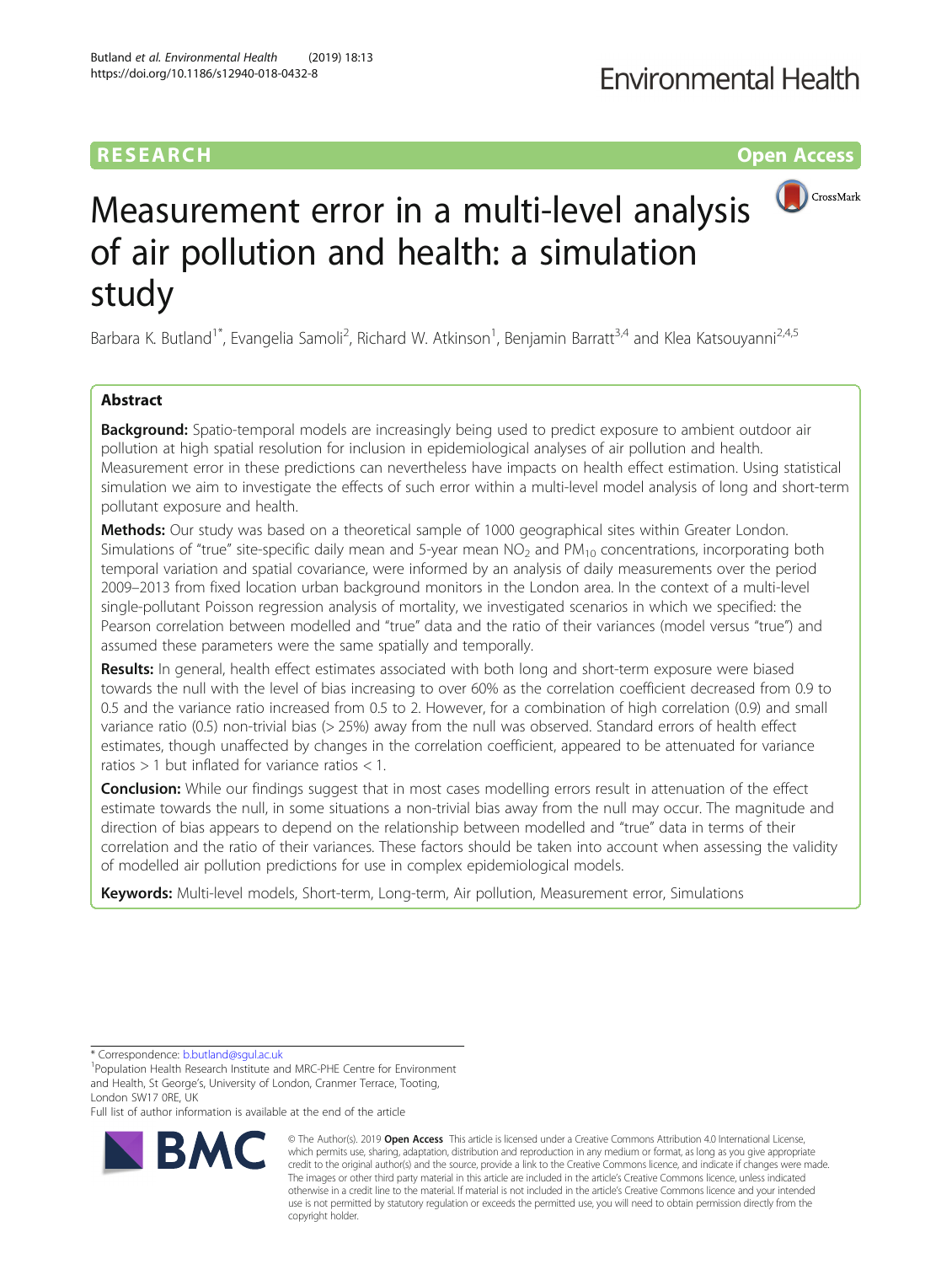# Background

The lack of accurate measurements of a subject's short (e.g. day to day) or long-term (e.g. year to year) exposure to ambient outdoor air pollution, leads to estimated health effects of such exposure in epidemiological studies that are prone to bias and / or reduced statistical power with the extent of these problems depending on the magnitude of the imprecision or measurement error and its type  $[1]$  $[1]$ . In the past most studies estimated individual-level exposure to air pollutants based on the nearest monitor(s) to subject residence or an area average of monitor measurements. However more recently spatio-temporal models have been used facilitating the estimation of daily pollutant concentrations at high spatial resolution. While these models increase the precision of address-level exposure estimation, they are not free of measurement error: classical/classical-like error due to model parameter estimation and Berkson/Berkson-like error due to spatial smoothing [[2\]](#page-8-0). While classical error tends to bias health effect estimates towards the null, both error types but particularly Berkson error results in reduced statistical power [[3\]](#page-8-0). Various simulation studies have investigated the effects of measurement error in different scenarios involving different epidemiological models and evaluating different approaches to the estimation of ambient air pollution concentrations  $[2, 4-13]$  $[2, 4-13]$  $[2, 4-13]$  $[2, 4-13]$  $[2, 4-13]$  $[2, 4-13]$ . In one such study we investigated the use of outputs from the EMEP-WRF chemistry transport model in a time-series analysis [[5\]](#page-8-0). In this paper we extend the methodology previously applied by giving our "true" pollution data a more representative distribution spatially (i.e. allowing for the spatial correlation of long-term pollutant means as well as the spatial correlation of day to day pollutant concentrations) and by investigating the effects of measurement error in a multi-level analysis for the joint estimation of the health effects of both short and long-term pollutant exposure  $[14]$  $[14]$ . We simulate scenarios in which we specify a) the spatial and the temporal correlation between "true" and model data and b) the ratio of the variance in model data to the variance in "true" data (which we also assume is the same both temporally and spatially). For each scenario we run 500 simulations and report on the impact in terms of bias in estimation, coverage of 95% confidence intervals (CIs) and statistical power.

# Methods

# Data analysis

Our simulation of "true" exposure and outcome data were informed by an analysis of 63,865 daily mean  $NO<sub>2</sub>$  measurements and  $48,151$  daily mean  $PM_{10}$  measurements from 47 (1 suburban and 46 urban) and 37 (2 suburban and 35 urban) background monitoring sites respectively, and covering the period 2009–13. The monitoring data were sourced from: Air Quality England [\[15](#page-8-0)] and the London Air Quality Network, [\[16\]](#page-8-0) which included data from the Automatic Urban and Rural Network (AURN) [[17](#page-8-0)]. All sites were operated to comparable international QA/QC standards, [\[18](#page-8-0)] and were situated within the confines of the London M25 circular road network.

The mean (variance) of the site-specific 5-year means was  $36.52 \,\mu g/m^3$  (76.200  $(\mu g/m^3)^2$ ) for NO<sub>2</sub> and 20.17  $\mu$ g/m<sup>3</sup> (8.715 ( $\mu$ g/m<sup>3</sup>)<sup>2</sup>) for PM<sub>10</sub>; the average within-site variance was  $274.608 \ (\mu\text{g/m}^3)^2$  for daily mean NO<sub>2</sub> and 104.815  $(\mu g/m^3)^2$  for daily mean PM<sub>10</sub>; the average within-site variance of the 5-year means was 0.237 (μg/m<sup>3</sup>)<sup>2</sup> for NO<sub>2</sub> and 0.094 (μg/m<sup>3</sup>)<sup>2</sup> for PM<sub>10</sub>. A full description of the analysis for  $NO<sub>2</sub>$  is given in Additional file [1](#page-8-0).

# Simulation set-up

Based on London's extensive monitoring network we initially simulated daily "true" concentrations for each pollutant over a period of 5 years in 1000 locations. We consequently simulated: total mortality data from the "true" exposure series through previously identified effect estimates; and then modelled exposure data from the "true" series under several measurement error scenarios. The section below briefly describes the steps involved and these will be illustrated using results from our  $NO<sub>2</sub>$  analysis (Additional file [1](#page-8-0)).

# Step 1

Our simulation study sample consisted of 1000 sites. Each site was assumed to represent the centroid of a Lower Super Output Area (LSOA) and was defined by a pair of easting (E) and northing (N) co-ordinates. An LSOA is a small area with an average population of approximately 1500 subjects [[19](#page-8-0)]. The co-ordinate variables E and N (i.e.  $(e_i, n_i)$ ,  $i = 1, ..., 1000$ ) were sampled at random from a multivariate normal distribution with means (528, 182), variances (172.544, 51.260) and covariance (9.097).

# Step 2

For each site  $i$  ( $i = 1, ..., 1000$ ) and each day  $t$  ( $t = 1, ... 1826$ ) we simulated "true" mean daily concentrations  $x_{i,t}$  as follows:

$$
x_{i,t} = u_i + \xi_i + \varepsilon_{i,t} \tag{1}
$$

$$
\xi_i \sim MVN(O, S) \tag{2}
$$

$$
\varepsilon_{i,t} \sim MVN(0,\Lambda) \tag{3}
$$

The systematic component of spatial variation  $u_i$  in (1) was estimated from modelling the long-term average pollutant measurements as a function of co-ordinates e.g. for  $NO<sub>2</sub>$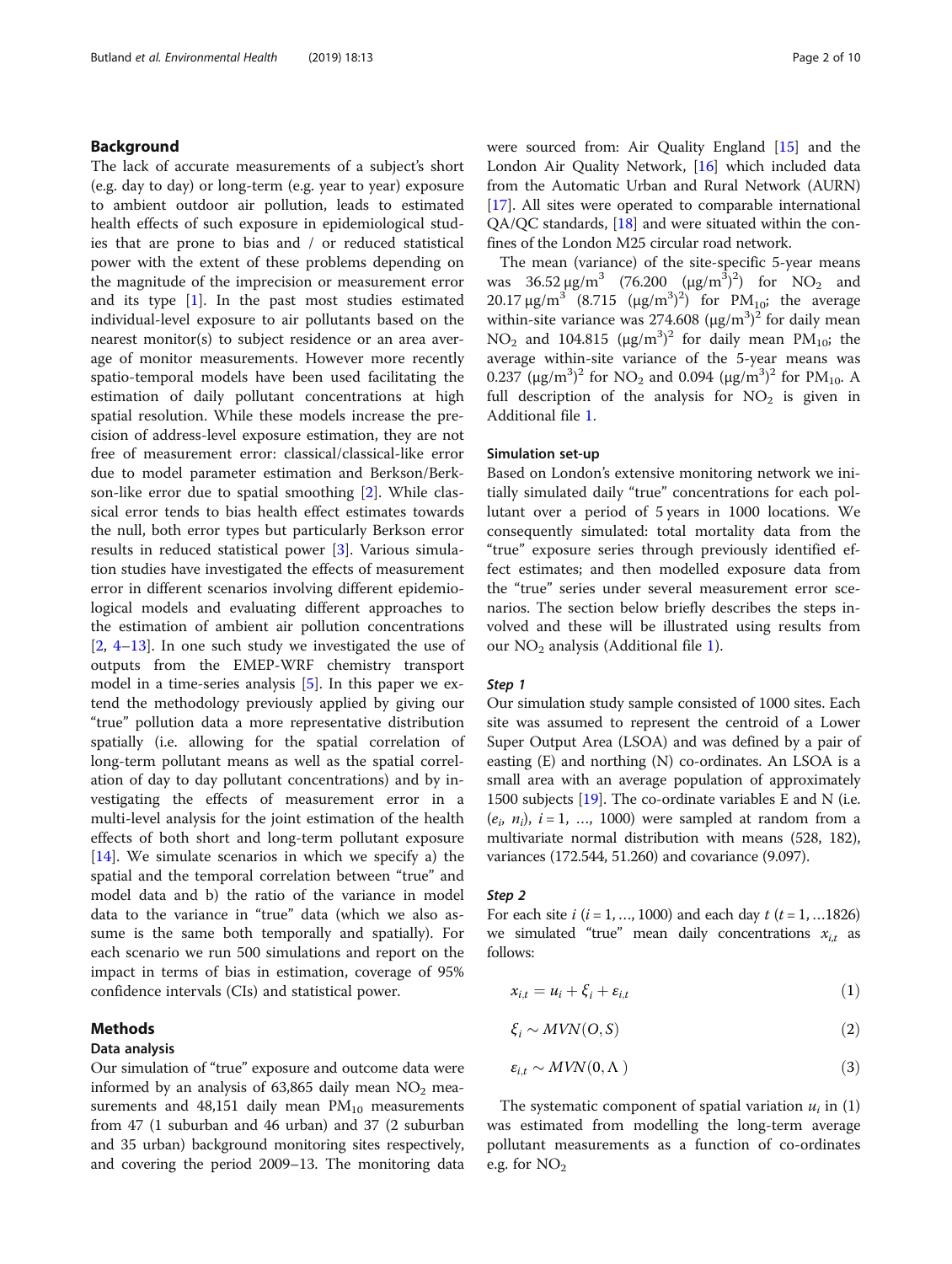$$
u_i = -5111.573 + (14.749 \times e_i) + (14.135 \times n_i)
$$

$$
-(0.039 \times n_i^2) + (0.014 \times e_i^2)
$$

The spatial variance covariance matrix  $S$  in  $(2)$  was estimated by fitting a model with exponential covariance function to a semivariogram of the residuals e.g. for  $NO<sub>2</sub>$ 

$$
S(i, j) = (76.200 - 0.237 - \text{var}(u_i)) \times \exp(-0.797 \times d_{i,j})
$$

where  $d_{i,j}$  is the Euclidian distance between sites i.e.

$$
d_{i,j} = \sqrt{(e_i-e_j)^2 + (n_i-n_j)^2}
$$

The temporal variance covariance matrix  $\Lambda$  in (3) was informed by the mean of the within-site variances and a linear regression line linking Pearson correlations over-time between site-pairs  $(i, j)$  with their corresponding Euclidean between-site distances  $(d_{i,j})$  e.g. for NO<sub>2</sub>.

 $\Lambda$  (*i*, *j*) = 274.608 × (0.7999 – (0.0016 ×  $d_{i,j}$ )).

# Step 3

We simulated outcome data  $y_{i,t}$  for site i on day t from the "true" pollutant data  $x_{i,t}$  based on the average crude death rate per day in a London LSOA in 2011 (i.e. 0.0264), which we estimated using data from the Office of National Statistics, [\[20,](#page-8-0) [21\]](#page-9-0) and pre-specified concentration response functions (CRF) for deaths associated with both short-term and long-term exposure, as follows:

$$
\varphi_{i,t} = \exp(-3.634 + \beta_1 \times (x_{i,t} - \bar{x}_i) + \beta_2 \times \bar{x}_i + e_i)
$$
 (4)

 $y_{i,t} \sim Poisson(\varphi_{i,t})$ 

where  $\bar{x}_i$  is the average site-specific "true" concentration over the 5-year study period,  $\beta_1$  is the short-term estimate,  $\beta_2$  the long-term estimate and  $e_i \sim N(0, 1)$ .

For NO<sub>2</sub>, we assumed a short-term CRF ( $\beta_1$ in eq. (4)) of  $log_e(1.0071)/10 = 0.000707$  per  $1 \mu g/m^3$ , [[22](#page-9-0)] and a long-term CRF ( $\beta_2$  in equation (4)) of  $log_e(1.023)/10 =$  $0.00227$  per  $1 \mu g/m^3$ ,  $[23]$  $[23]$  $[23]$  (personal communication) and for  $PM_{10}$  short and long-term CRFs of  $log_e(1.0051)/10 =$ 0.000509 per 1  $\mu$ g/m<sup>3</sup>, [\[24\]](#page-9-0) and  $log_e(1.07)/10 = 0.00677$  per 1 μg/m<sup>3</sup>, [\[23\]](#page-9-0) respectively.

# Step 4

Next we simulated "pseudo" model data  $z_{i,t}$  from the "true" pollutant data setting the temporal correlation between "true" and model data to  $\alpha_i$ ; the spatial correlation between "true" and model 5-year means to  $\alpha_s$ ; the ratio of model versus "true" variances temporally (variance of daily data within site) to  $\gamma_t$ ; and the ratio of model versus "true" variances spatially (variance of 5-year means across sites) to  $\gamma_s$ .

The following formula is an extension of that used in Butland et al., [[5\]](#page-8-0) and has its origins in an approach by Reeves et al., [[25\]](#page-9-0) and a generalisation of second-order regression as outlined in Cox and Hinkley [\[26](#page-9-0)]. Our choice of a constant term here was arbitrary (we used 3.5  $\mu$ g/m<sup>3</sup> for both NO<sub>2</sub> and PM<sub>10</sub>). Further details are contained in Additional file [2.](#page-8-0)

$$
\bar{z}_i = constant + \bar{x} + (\alpha_s \times \sqrt{y_s}) \times (\bar{x}_i - \bar{x}) + \varepsilon_i
$$
  

$$
z_{i,t} = \bar{z}_i + (\alpha_t \times \sqrt{y_t}) \times (x_{i,t} - \bar{x}_i) + \kappa_{i,t}
$$
 (5)

$$
\varepsilon_i \sim N\big(0, \sigma^2\big); \sigma^2 = \text{var}(\overline{x}_i) \gamma_s \big(1 - \alpha_s^2\big) \tag{6}
$$

$$
\kappa_{i,t} \sim N\big(0, v^2\big); v^2 = \epsilon^2 \gamma_t \big(1 - \alpha_t^2\big) \tag{7}
$$

In the above,  $\epsilon^2$  represents the variance of "true" daily data within-site which is assumed to be the same across all sites. Thus for NO<sub>2</sub>:  $var(\bar{x}_i) = 76.200 - 0.237 = 75.963$ and  $\epsilon^2$  = 274.608 × 0.7999 = 219.659.

# Step 5

Finally we analysed the association between outcomes  $y_{i,t}$  and modelled short  $(z_{i,t})$  and long-term  $(\overline{z}_i)$  exposures using a simplified version of the statistical model proposed by Kloog et al., [[14](#page-8-0)] i.e.

$$
\varpi_{i,t} = \exp\left(\text{constant} + \beta_1(z_{i,t} - \overline{z}_i) + \beta_2 \,\overline{z}_i + \zeta_i\right); \zeta_i \sim N(0, \varsigma^2) \tag{8}
$$

$$
y_{i,t} \sim Poisson(\varpi_{i,t})
$$

The aim, to obtain coefficient estimates and their standard errors i.e.,  $\widehat{\beta_1}$ , se $(\widehat{\beta_1}$ ),  $\widehat{\beta_2}$ , se $(\widehat{\beta_2})$ .

# Step 6

Steps 2–5 were then repeated 500 times and summary statistics calculated for the coefficient estimates and their standard errors.

# Defining the different scenarios

We simplified our scenarios by setting  $\gamma_t = \gamma_s = \lambda$  and  $\alpha_t$  $=\alpha_s = \tau$  but allowed  $\lambda$  to take values (2, 1.25, 1, 0.75, 0.5) and  $\tau$  to take values (0.5, 0.6, 0.7, 0.8, 0.9). It is worth noting that based on standard measurement error theory pure classical error would produce a value of  $\lambda > 1$  and pure Berkson error a value of  $\lambda < 1$  [\[1](#page-8-0)]. All simulations were run in R versions 3.3.2 and 3.4.3, [[27](#page-9-0)] using the packages MASS, [\[28](#page-9-0)] Hmisc, [\[29\]](#page-9-0) and lme4 [\[30](#page-9-0)]. Each scenario was run serially with a different 9 digit starting seed chosen at random from published tables of random numbers [[31,](#page-9-0) [32](#page-9-0)].

# Results

From Tables [1](#page-3-0) and [2](#page-4-0), it would appear that in general the health effect estimates were biased toward the null and to a similar degree for both short and long-term exposures. This bias tended to become more negative as the correlation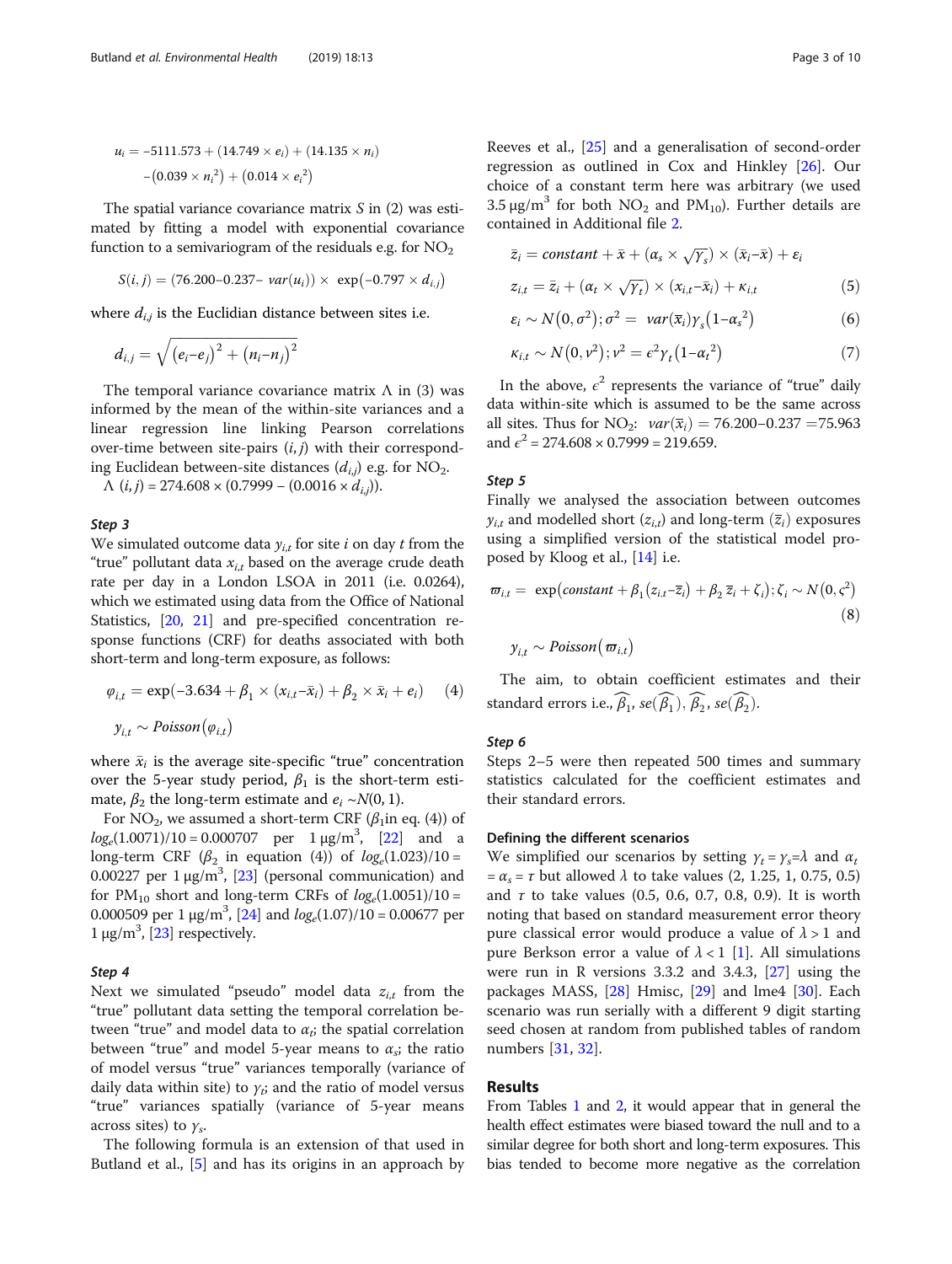| $rac{1}{2}$<br>ļ<br>i |
|-----------------------|
| $\mathsf{I}$<br>Į.    |
|                       |
| ١                     |
| I<br>l                |
|                       |
|                       |
| ١<br>I                |
|                       |
| $\frac{1}{2}$         |
|                       |
| i<br>1                |
| ١<br>I                |
|                       |
| $\vdots$<br>í         |

<span id="page-3-0"></span>

| Correlation between "true" | Ratio of variances:     |                                                                                                                                                                                   |                 |                 |                        |                                                                                              |                       | Estimating the health effect of long-term exposure |                        |
|----------------------------|-------------------------|-----------------------------------------------------------------------------------------------------------------------------------------------------------------------------------|-----------------|-----------------|------------------------|----------------------------------------------------------------------------------------------|-----------------------|----------------------------------------------------|------------------------|
| and modelled data (t)      | ŝ<br>modelled vs "true" | Estimating the health effect of short-term exposure<br>$\widehat{\beta}_1 \times 10^a$ Bias <sup>b</sup> (%) Coverage<br>$(\mathrm{se}(\widehat{\beta_1})\times 10)^{\mathrm{a}}$ |                 | probability (%) | Power <sup>c</sup> (%) | $\times$ 10) $^{\rm a}$<br>$\widehat{\beta}_2 \times 10^{\text{a}}$<br>$(se(\hat{\beta_2}))$ | Bias <sup>b</sup> (%) | (%)<br>probability<br>Coverage                     | Power <sup>c</sup> (%) |
|                            |                         | 0.00701 (0.00226)                                                                                                                                                                 | $-0.8$          | 95.4            | œ<br>$\overline{a}$    | 0.0245 (0.0348)                                                                              | 7.9                   | 93.8                                               | 13.4                   |
| 0.5                        | 2.0                     | 00247 (0.00160)<br>Õ                                                                                                                                                              | $-65.1$         | $^{56}$         | 32.0                   | 0.0060 (0.0253)                                                                              | ⊙<br>$-73.$           | 91.4                                               | $\overline{84}$        |
|                            | 1.25                    | 0.00314 (0.00202)                                                                                                                                                                 | $-55.6$         | 51.2            | 37.2                   | (0.0314)<br>0.0108                                                                           | $-52.4$               | 91.6                                               | 7.0                    |
|                            |                         | 00360 (0.00226)<br>Õ                                                                                                                                                              | $-49.1$         | 64.4            | 38.0                   | 0.0114 (0.0345)                                                                              | $-49.8$               | 92.6                                               | 6.6                    |
|                            | 0.75                    | 00410 (0.00261)<br>Õ                                                                                                                                                              | $-42.0$         | 77.8            | 34.4                   | 0.0119 (0.0395)                                                                              | $-47.6$               | 93.4                                               | ب<br>∞                 |
|                            | 0.5                     | 0.00510 (0.00319)                                                                                                                                                                 | $-27.9$         | 89.4            | 36.4                   | 0.0134 (0.0464)                                                                              | $-41.0$               | 92.4                                               | $\circ$<br>∞           |
| 66                         | 2.0                     | 00299 (0.00160)<br>Õ                                                                                                                                                              | -57.7           | 27.2            | 45.0                   | (0.0252)<br>0.0107                                                                           | $-52.9$               | 89.8                                               | 60                     |
|                            | 1.25                    | 00365 (0.00202)<br>Õ                                                                                                                                                              | $-48.4$         | 59.4            | 43.6                   | 0.0108 (0.0314)                                                                              | $-52.4$               | 90.2                                               | 7.4                    |
|                            |                         | 0.00424 (0.00226)                                                                                                                                                                 | $-40.0$         | 74.8            | 48.8                   | 0.0166 (0.0347)                                                                              | $-26.9$               | 91.8                                               | 9.8                    |
|                            | 0.75                    | 00519 (0.00261)<br>Õ                                                                                                                                                              | $-26.6$         | 90.2            | 51.2                   | 0.0142 (0.0392)                                                                              | $-37.4$               | 92.6                                               | 64                     |
|                            | 0.5                     | 0.00601 (0.00319)                                                                                                                                                                 | $-15.0$         | 92.2            | 48.8                   | 0.0219 (0.0466)                                                                              | $-3.5$                | 91.0                                               | 11.6                   |
| $\rm C$                    | 2.0                     | 00358 (0.00160)<br>Õ                                                                                                                                                              | $-49.4$         | 41.0            | 61.0                   | 0.0130 (0.0253)                                                                              | $-42.7$               | 93.2                                               | 7.6                    |
|                            | 1.25                    | 0.00441 (0.00202)                                                                                                                                                                 | $-37.6$         | 74.4            | 59.4                   | (0.0314)<br>0.0138                                                                           | $-39.2$               | 92.2                                               | 8.4                    |
|                            |                         | 0.00478 (0.00226)                                                                                                                                                                 | $-32.4$         | 82.0            | 57.0                   | 0.0168 (0.0346)                                                                              | $-26.0$               | 92.6                                               | 9.4                    |
|                            | 0.75                    | 0.00546 (0.00261)                                                                                                                                                                 | $-22.8$         | 88.0            | 53.0                   | 0.0184 (0.0393)                                                                              | $-18.9$               | 94.8                                               | 10.0                   |
|                            | 65                      | 0.00701 (0.00320)                                                                                                                                                                 | $-0.8$          | 94.6            | 60.6                   | 0.0217 (0.0467)                                                                              | $-4.4$                | 91.6                                               | 10.6                   |
| $\frac{8}{2}$              | 2.0                     | 0.00406 (0.00160)                                                                                                                                                                 | $-42.6$         | 50.6            | 71.0                   | (0.0253)<br>0.0131                                                                           | $-42.3$               | 93.8                                               | 7.8                    |
|                            | 1.25                    | 0.00510 (0.00202)                                                                                                                                                                 | $-27.9$         | 83.2            | 72.0                   | (0.0313)<br>0.0149                                                                           | $-34.4$               | 92.4                                               | 9.8                    |
|                            |                         | 0.00558 (0.00226)                                                                                                                                                                 | $-21.1$         | 87.8            | 70.6                   | 0.0155 (0.0347)                                                                              | $-31.7$               | 92.4                                               | 10.6                   |
|                            | 0.75                    | 0.00660 (0.00261)                                                                                                                                                                 | $-6.6$          | 94.2            | 73.6                   | 0.0232 (0.0391)                                                                              | 2.2                   | 94.6                                               | 10.6                   |
|                            | 65                      | 0.00791 (0.00319)                                                                                                                                                                 | 11.9            | 95.8            | 69.4                   | 0.0260 (0.0465)                                                                              | 14.5                  | 93.2                                               | 11.0                   |
| $\overline{0}$             | 2.0                     | 0.00447 (0.00160)                                                                                                                                                                 | $-36.8$         | 64.0            | 80.6                   | 0.0147 (0.0252)                                                                              | $-35.2$               | 92.6                                               | 64                     |
|                            | 1.25                    | 0.00574 (0.00202)                                                                                                                                                                 | $-18.8$         | 89.6            | 80.0                   | 0.0209 (0.0315)                                                                              | $-79$                 | 93.4                                               | 11.6                   |
|                            |                         | 0.00637 (0.00226)                                                                                                                                                                 | $-9.9$          | 92.0            | 80.2                   | 0.0225 (0.0346)                                                                              | $-0.9$                | 90.6                                               | 12.8                   |
|                            | 0.75                    | 0.00722 (0.00261)                                                                                                                                                                 | $\overline{21}$ | 94.4            | 79.4                   | 0.0237 (0.0394)                                                                              | 4.4                   | 91.2                                               | 13.2                   |
|                            | $\overline{0}$          | 00899 (0.00320)<br>Õ                                                                                                                                                              | 27.2            | 92.6            | 82.4                   | 0.0317 (0.0465)                                                                              | 39.6                  | 91.6                                               | 13.6                   |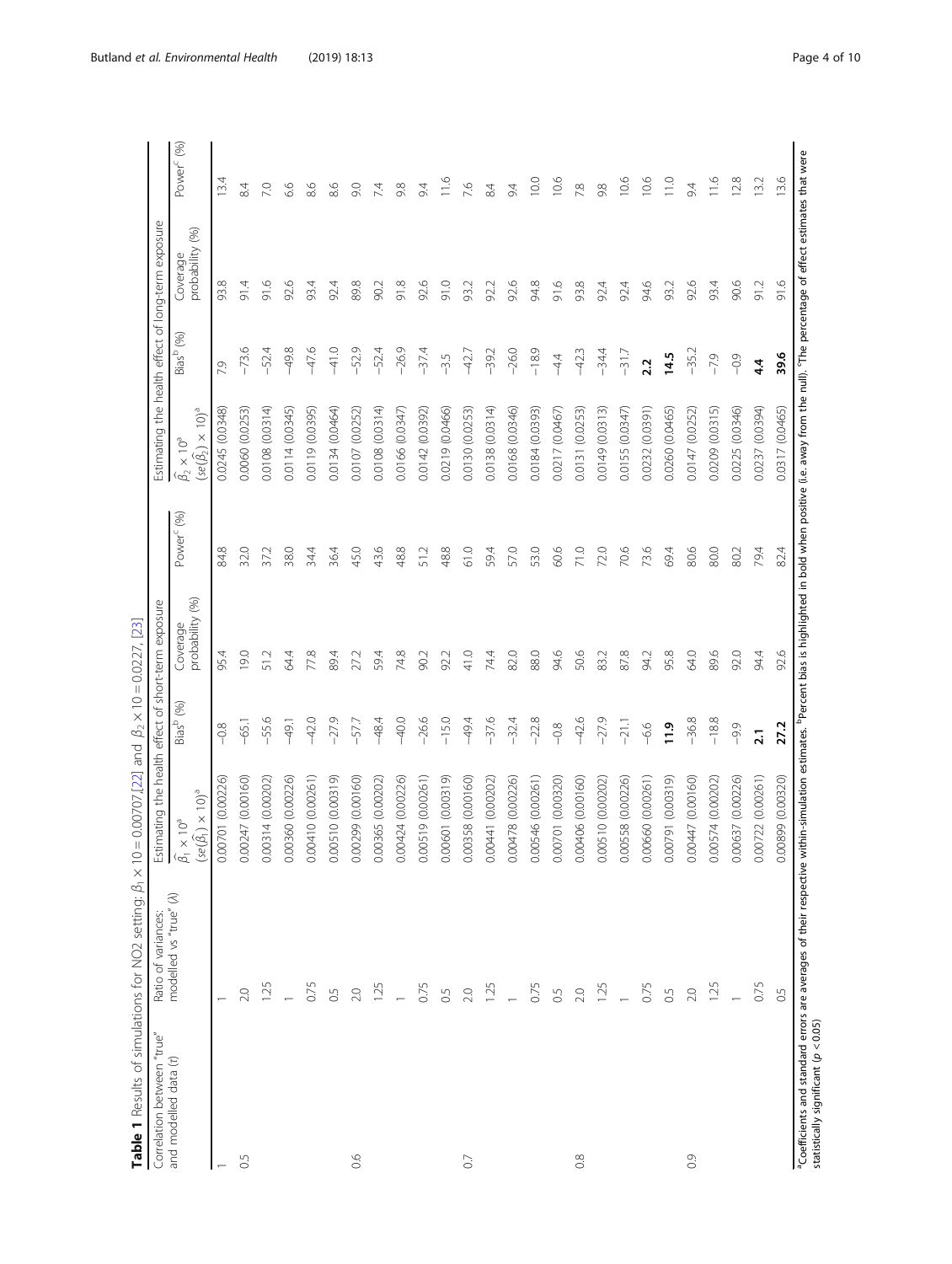| i.                            |
|-------------------------------|
|                               |
|                               |
| $\overline{\phantom{a}}$<br>I |
|                               |
| Į                             |
|                               |
| ١<br>l                        |
|                               |
| $\frac{1}{2}$                 |
|                               |
| l<br>١                        |
|                               |
| II                            |
|                               |
|                               |
|                               |
| i<br>).                       |
| Ì                             |
| ł<br>١                        |
|                               |
| l                             |
| $\overline{a}$                |
|                               |
|                               |
|                               |
|                               |
|                               |
|                               |
|                               |
| ı                             |
| I<br>t                        |
|                               |
| j<br>í                        |
|                               |

<span id="page-4-0"></span>

| Correlation between "true"                                                                                               | Ratio of variances:              | Estimating the health effect of short-term exposure                                   |                       |                             |                        | Estimating the health effect of long-term exposure                                                                                                                               |                       |                                |                        |
|--------------------------------------------------------------------------------------------------------------------------|----------------------------------|---------------------------------------------------------------------------------------|-----------------------|-----------------------------|------------------------|----------------------------------------------------------------------------------------------------------------------------------------------------------------------------------|-----------------------|--------------------------------|------------------------|
| and modelled data (t)                                                                                                    | modelled vs "true" ( $\lambda$ ) | $\text{Sec}(\widehat{\beta_1}) \times 10)^a$<br>$\widehat{\beta_1} \times 10^{\rm a}$ | Bias <sup>b</sup> (%) | probability (%)<br>Coverage | Power <sup>c</sup> (%) | $\left( \sec(\widehat{\beta_2}) \times 10 \right)^a$<br>$\widehat{\beta}_2 \times 10^{\rm a}$                                                                                    | Bias <sup>b</sup> (%) | probability<br>(%)<br>Coverage | Power <sup>c</sup> (%) |
|                                                                                                                          |                                  | 0.00531 (0.00351                                                                      | 43                    | 95.8                        | 33.8                   | 0.0621 (0.0975)                                                                                                                                                                  | $-8.3$                | 93.0                           | 13.0                   |
| 0.5                                                                                                                      | 2.0                              | 0.00179 (0.00248)                                                                     | $-64.8$               | 72.8                        | 12.0                   | 0.0229 (0.0725)                                                                                                                                                                  | $-66.2$               | 87.8                           | 64                     |
|                                                                                                                          | 1.25                             | 0.00233 (0.00314)                                                                     | $-54.2$               | 85.4                        | 10.4                   | 0.0268 (0.0892)                                                                                                                                                                  | $-60.4$               | 89.0                           | 84                     |
|                                                                                                                          |                                  | 0.00266 (0.00351)                                                                     | $-47.7$               | 91.2                        | 12.4                   | 0.0424 (0.0977)                                                                                                                                                                  | $-37.4$               | 90.0                           | 11.0                   |
|                                                                                                                          | 0.75                             | 0.00285 (0.00405)                                                                     | $-44.0$               | 90.8                        | 10.2                   | 0.0383 (0.1092)                                                                                                                                                                  | $-43.4$               | $-1.4$                         | 11.8                   |
|                                                                                                                          | 6.5                              | 0.00339 (0.00496)                                                                     | $-33.4$               | 95.8                        | 11.0                   | 0.0592 (0.1271)                                                                                                                                                                  | $-126$                | 84,6                           | 15.2                   |
| 66                                                                                                                       | 2.0                              | 0.00232 (0.00248)                                                                     | $-54.4$               | 79.8                        | 17.4                   | 0.0305 (0.0725)                                                                                                                                                                  | $-54.9$               | 90.4                           | 86                     |
|                                                                                                                          | 1.25                             | 0.00301 (0.00314)                                                                     | $-40.9$               | 90.6                        | 16.4                   | 0.0378(0.0884)                                                                                                                                                                   | $-44.2$               | 892                            | 11.6                   |
|                                                                                                                          |                                  | 0.00289 (0.00352)                                                                     | $-43.2$               | 90.0                        | 13.8                   | 0.0412 (0.0971)                                                                                                                                                                  | $-39.1$               | 89.4                           | 88                     |
|                                                                                                                          | 0.75                             | 0.00358 (0.00406)                                                                     | $-29.7$               | 93.4                        | 15.4                   | 0.0531 (0.1097)                                                                                                                                                                  | $-21.6$               | 90.4                           | 142                    |
|                                                                                                                          | 0.5                              | 0.00422 (0.00496)                                                                     | $-17.1$               | 95.6                        | 14.8                   | 0.0594 (0.1264)                                                                                                                                                                  | $-12.3$               | 89.4                           | 13.0                   |
| $\overline{0}$                                                                                                           | 2.0                              | 0.00262 (0.00248)                                                                     | $-48.5$               | 82.6                        | 17.4                   | 0.0338 (0.0726)                                                                                                                                                                  | $-50.1$               | 90.8                           | 8.2                    |
|                                                                                                                          | 1.25                             | 0.00336 (0.00314)                                                                     | $-34.0$               | 91.4                        | 19.2                   | 0.0415 (0.0884)                                                                                                                                                                  | $-38.7$               | 90.8                           | 64                     |
|                                                                                                                          |                                  | 0.00369 (0.00351)                                                                     | $-27.5$               | 92.0                        | 19.6                   | 0.0464 (0.0968)                                                                                                                                                                  | $-31.5$               | 91.8                           | 10.4                   |
|                                                                                                                          | 0.75                             | 0.00407 (0.00405)                                                                     | $-20.0$               | 94.6                        | 17.6                   | 0.0591 (0.1083)                                                                                                                                                                  | $-12.7$               | 91.0                           | 12.4                   |
|                                                                                                                          | 0.5                              | 0.00511 (0.00496)                                                                     | 3.                    | 95.2                        | 16.2                   | 0.0578 (0.1261)                                                                                                                                                                  | $-14.6$               | 89.4                           | 14.0                   |
| 0.8                                                                                                                      | 2.0                              | 0.00282 (0.00248)                                                                     | $-44.6$               | 85.0                        | 194                    | 0.0363 (0.0727)                                                                                                                                                                  | $-46.4$               | 91.8                           | 102                    |
|                                                                                                                          | 1.25                             | 0.00378 (0.00314)                                                                     | $-25.7$               | 94.0                        | 23.4                   | 0.0532 (0.0890)                                                                                                                                                                  | $-21.4$               | 93.2                           | $\overline{=}$         |
|                                                                                                                          |                                  | 0.00395 (0.00351)                                                                     | $-22.4$               | 93.6                        | 20.8                   | 0.0633 (0.0973)                                                                                                                                                                  | $-6.5$                | 90.4                           | 13.6                   |
|                                                                                                                          | 0.75                             | 0.00459 (0.00406)                                                                     | $-9.8$                | 94.0                        | 192                    | 0.0504 (0.1100)                                                                                                                                                                  | $-25.6$               | 88.2                           | 13.2                   |
|                                                                                                                          | $\overline{0}$                   | 0.00602 (0.00496)                                                                     | 18.3                  | 93.8                        | 22.6                   | 0.0707 (0.1269)                                                                                                                                                                  | 4.4                   | 89.0                           | 15.0                   |
| $\overline{0}$ .                                                                                                         | 2.0                              | 0.00329 (0.00248)                                                                     | $-35.4$               | 87.8                        | 25.4                   | 0.0458 (0.0726)                                                                                                                                                                  | $-32.3$               | 91.4                           | 10.2                   |
|                                                                                                                          | 1.25                             | 0.00418 (0.00314)                                                                     | $-17.9$               | 93.0                        | 29.0                   | 0.0545 (0.0891)                                                                                                                                                                  | $-19.5$               | 90.8                           | 13.4                   |
|                                                                                                                          |                                  | 0.00466 (0.00351)                                                                     | $-84$                 | 95.8                        | 24.8                   | 0.0557 (0.0970)                                                                                                                                                                  | $-177$                | 92.2                           | 13.4                   |
|                                                                                                                          | 0.75                             | 0.00516 (0.00405)                                                                     | $\ddot{ }$            | 94.8                        | 24.8                   | 0.0759 (0.1096)                                                                                                                                                                  | 12.1                  | 91.2                           | 15.6                   |
|                                                                                                                          | $\overline{0}$                   | 0.00667 (0.00496)                                                                     | 31.0                  | 95.4                        | 27.6                   | 0.0909 (0.1265)                                                                                                                                                                  | 34.3                  | 89.8                           | 16.4                   |
| <sup>a</sup> Coefficients and standard errors are averages of their respective<br>statistically significant $(p < 0.05)$ |                                  |                                                                                       |                       |                             |                        | within-simulation estimates. <sup>b</sup> Percent bias is highlighted in bold when positive (i.e. away from the null). <sup>o</sup> The percentage of effect estimates that were |                       |                                |                        |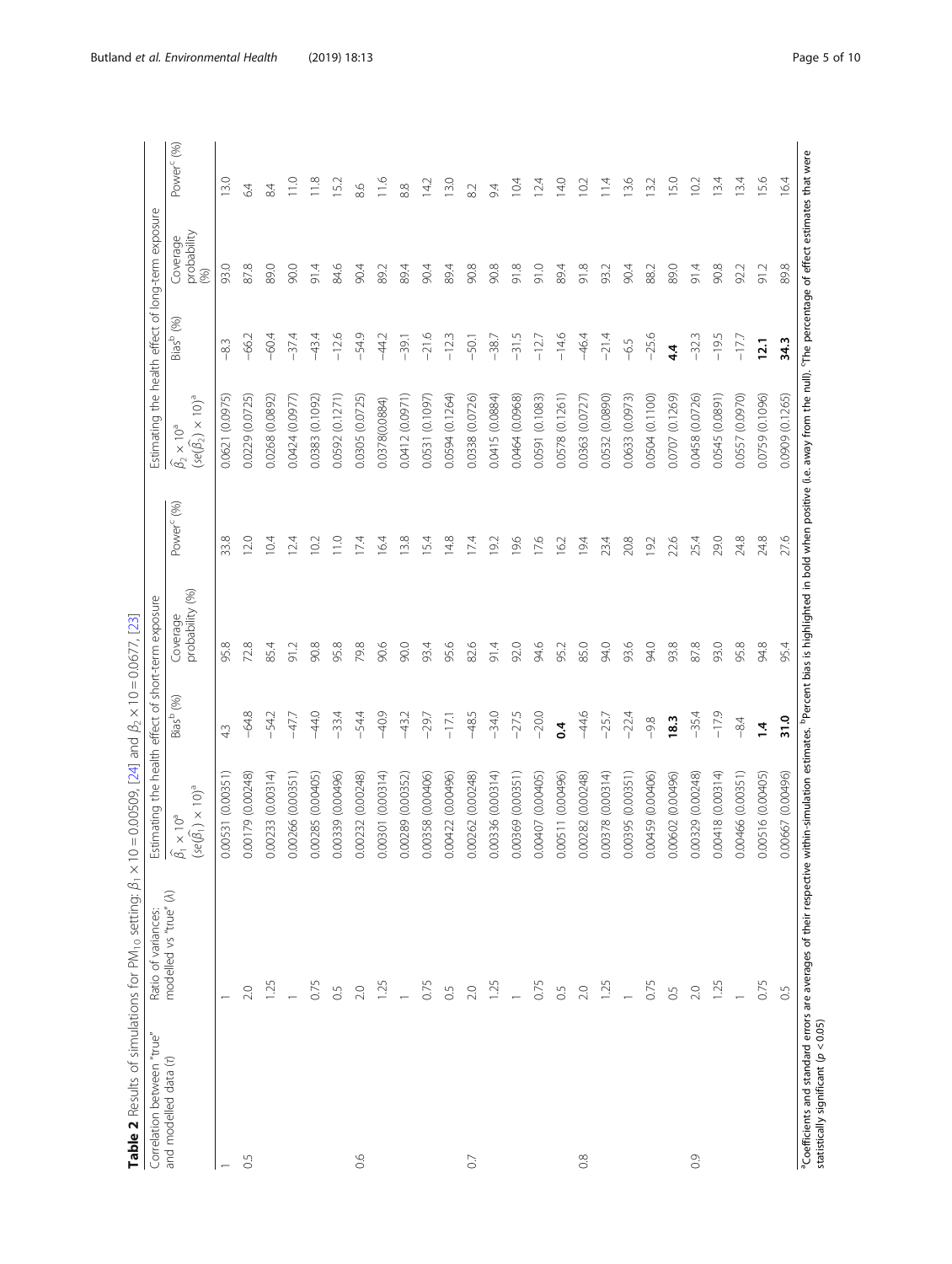<span id="page-5-0"></span>coefficient decreased from 0.9 to 0.5 and the ratio of variances (model versus "true") increased from 0.5 to 2.0 (Fig. 1).

At the extreme scenario under which the correlation coefficient was 0.5 and variance ratio was 2.0, attenuation was 65% for short-term exposure to  $NO<sub>2</sub>$  and 74% for long-term exposure, while for  $PM_{10}$  the corresponding figures were 65% and 66%. However for high correlation of 0.9 combined with a low variance ratio of 0.5 bias away from the null was observed for both pollutants reaching 27% and 40% for short and long-term exposure to  $NO<sub>2</sub>$  and 31% and 34% for short and long-term exposure to  $PM_{10}$ . For both pollutants the standard errors of the health effect estimates appeared to be attenuated for variance ratios> 1 but inflated for variance ratios< 1 and these effects appeared to be independent of the correlation coefficient.

For effect estimates associated with short-term exposure, particularly those in Table [1](#page-3-0) the coverage of 95% CIs appeared to depend on both the correlation coefficient and the variance ratio, reducing as the former got smaller and the latter increased. This can be seen graphically in Additional file [3:](#page-8-0) Figure S3.1. At the extreme scenario within which the correlation was 0.5 and a variance ratio was 2, the coverage probability fell to an estimated 19% for short-term exposure to  $NO<sub>2</sub>$  (suggesting that only in 95 of our 500 simulated samples did the 95% CI contain the true value of  $\beta_1$ ), but a far less marked 72.8% for short-term exposure to  $PM_{10}$ . For effect estimates associated with long-term exposure the 95% coverage probability exhibited comparatively little change across the various scenarios never falling below 84%.

For both pollutants the statistical power to detect an association with short-term exposure appeared to fall as the correlation between model and monitor data decreased, although for long-term exposure there was some slight tendency for power to decrease with both an increase in the variance ratio and a decrease in the correlation (see in Additional file [3:](#page-8-0) Figure S3.2 ).

# **Discussion**

Based on our simulations we demonstrated downward biases in the health effect estimates associated with both long and short-term pollutant exposure, the magnitude of which depended on the correlation between modelled and true pollutant concentrations and the ratio of their variances (the lower the correlation coefficient and the higher the variance ratio of model versus "true" data the greater the attenuation). However for high correlation combined with a low variance ratio we observed some bias away from the null which at the extreme (i.e. correlation of 0.9 and variance ratio of 0.5) was non-trivial. The standard error of the simulated effect estimate appeared to depend on the variance ratio, with ratios >1 resulting in attenuation and those <1 in inflation. Marked attenuation in the coverage probability was observed for short-term exposures to  $NO<sub>2</sub>$  when the temporal correlation between modelled and "true" data was low and the model exposure variance was greater than the "true"; and reductions in statistical power were observed for short-term exposures to both pollutants as the correlation coefficient decreased. Overall, statistical power for short-term exposure effects was higher for  $NO<sub>2</sub>$  than  $PM<sub>10</sub>$  (Additional file [3\)](#page-8-0) but this may be

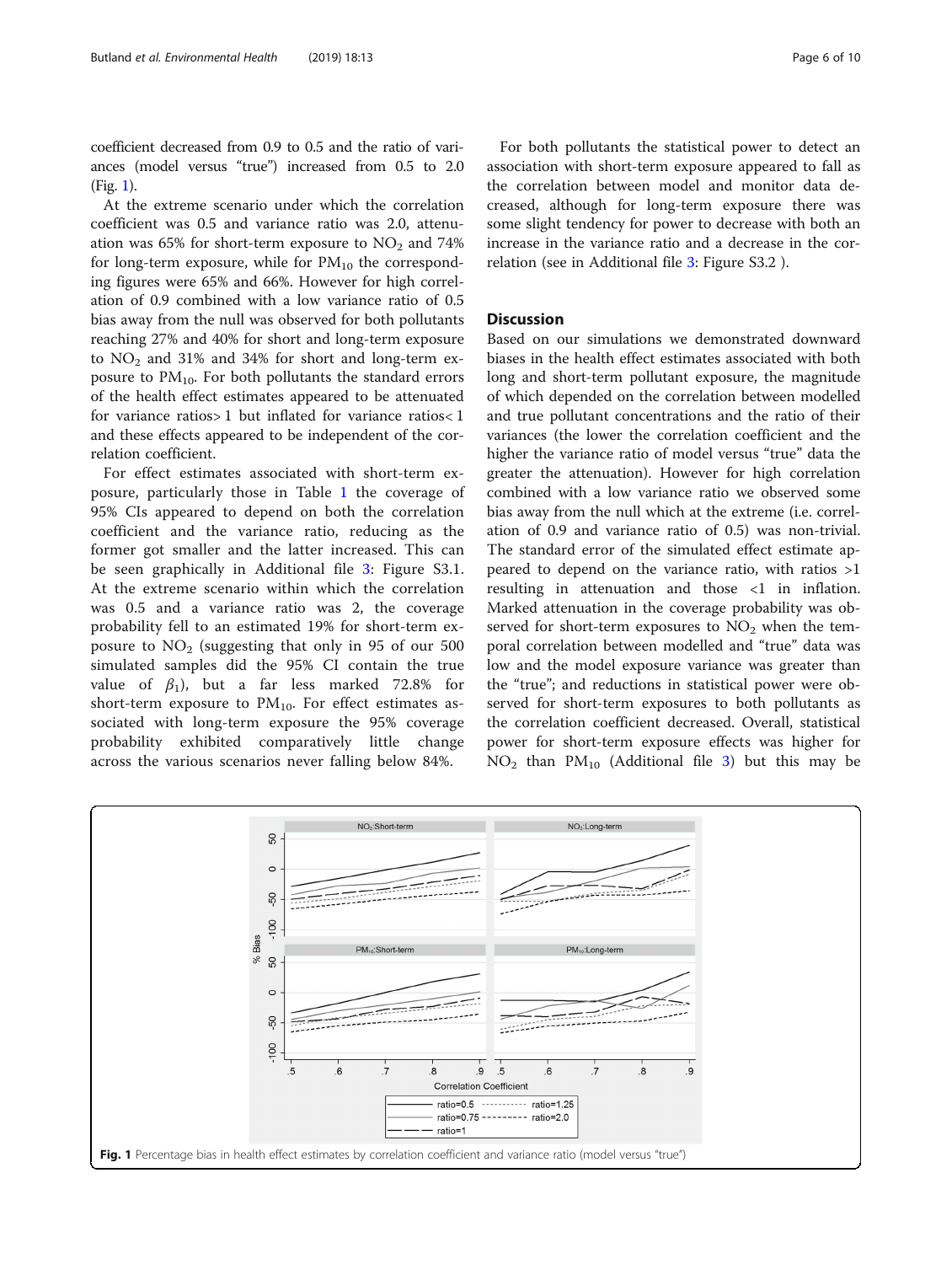attributed at least in part to the different CRFs driving their respective scenarios.

The aim of our methodology was to introduce measurement error of both types (i.e. classical / classical-like and Berkson / Berkson-like) by simulating "pseudo" model data which had on average a pre-specified correlation with the "true" data and a pre-specified variance ratio both spatially and temporally. The importance of the correlation coefficient (τ) and the variance ratio ( $\lambda$ ) is clear simply from a consideration of the standard formula for total measurement error between model  $(Z)$  and true  $(X)$  data i.e.

$$
Var(X-Z) = V(X) + V(Z) - 2COV(X,Z) = Var(X)\Big(1 + \lambda - 2\tau\sqrt{\lambda}\Big).
$$

The correlation coefficient between modelled and monitored data is often used as a measure of model validity, [[33\]](#page-9-0) and while a correlation of 0.8 would seem reasonably high, using outputs from such a model as exposure metrics in an epidemiological analysis may result in bias in the health effect estimate. Within our simulations assuming a correlation of 0.8 and a variance ratio of 2 we observed negative biases in the health effect estimates of between 42% and 46%. Increasing the correlation to 0.9 still resulted in a 32–37% negative bias in the health effect estimates emphasizing that measurement error adjustment is important in cohort studies as well as time-series and panel studies.

Gryparis et al.,[\[7](#page-8-0)] suggest that the smoothing inherent in spatio-temporal models effectively converts classical error into Berkson error, so that the latter is more of a concern. Thus for modelled pollution data a more realistic scenario maybe one where the overall variance of the model predictions is less than that of the "true" exposures ( $\lambda$  < 1); and under the scenarios of,  $\lambda$  = 0.5 and  $\lambda$  = 0.75, (Fig. [1](#page-5-0)) attenuation in the health effect estimate appeared to be less marked than for  $\lambda = 1$ ,  $\lambda = 1.25$  or  $\lambda =$ 2.0. However, for  $\lambda$  = 0.5 combined with a high correlation coefficient of 0.9, bias away from the null was observed for both short and long-term exposure ranging from 27% to 40%. In trying to explain these findings we note that the scenario effectively sets the covariance between the model and "true" data equal to 1.27 times (i.e.  $\frac{0.9}{\sqrt{0.5}}$ ) the variance of the model data. This relationship is indicative of positive bias (based on simple regression calibration) [[10](#page-8-0), [25\]](#page-9-0) but may only occur in practice if there is a lack of independence between the Berkson component of measurement error and the modelled data [\[9](#page-8-0), [10](#page-8-0)]. While, in general Berkson error is not thought to introduce bias into the health effect estimate, some studies have shown that bias away from the null can occur due to Berkson error if additive on a log scale [\[9,](#page-8-0) [10](#page-8-0)].

Error (both classical and Berkson-like) can be introduced into an epidemiological analysis due to the use of model predictions that are misaligned in space from the observed

data on which the model is based. In a simulation study and in the context of a linear regression analysis of cohort data, Szpiro et al., [\[4](#page-8-0)] investigated the impact of such error and reported only minimal bias in estimating the health effect estimate associated with long-term exposure. This is in contrast to our findings where negative bias in the health effect estimate was pronounced when the spatial correlation between "true" and modelled exposures was low, even for  $\lambda = 0.75$  (Fig. [1](#page-5-0)). Low correlation may arise due to spatial misalignment but also model misspecification (i.e. the omission from LUR and/or kriging models of an important spatial covariate). Alexeef et al., 2016, [[8\]](#page-8-0) in the context of a linear regression analysis investigated the effects of model miss-specification for long-term exposures and, in common with our findings, their simulations illustrated a downward bias in the health effect estimate. However Szpiro et al., [\[2](#page-8-0)] demonstrated scenarios in which the use of a correctly specified model compared to a miss-specified model though resulting in more precise long-term exposure prediction did not result in improved health effect estimation. They concluded that more accurate exposure prediction does not necessarily improve the estimation of health effects as the additional parameter estimation involved may increase the classical-like error. It is therefore important, as illustrated by our own simulations, to consider both the correlation and the variance ratio when assessing the validity of modelled air pollutant outputs for use in epidemiological analyses.

The fact that bias in the standard error depends on the variance ratio is not unexpected. Indeed the pattern in standard errors observed across values of  $\lambda$ , is in line with the error inflation we might expect under a Berkson error model  $(\lambda < 1)$  and the bias in standard error estimation which can be in either direction (here attenuation) that we might expect under a classical error model  $(\lambda > 1)$  [[3\]](#page-8-0). However it is not so clear why the standard error should not be influenced by the magnitude of the correlation coefficient.

Our simulations were based on 1000 sites (assumed to be the centroids of 1000 LSOAs) and therefore each simulated dataset was based on 1000 LSOAs × 1826 days =1,826,000 observations. Nevertheless, given the very small concentration response functions [[22](#page-9-0)– [24\]](#page-9-0) this implies that statistical power to detect associations with both short-term exposure and particularly for long-term exposure were low. Indeed our simulations suggest that the power of our study set-up would be around 85% and 34% for short-term exposures to  $NO<sub>2</sub>$  and  $PM<sub>10</sub>$  respectively and 13% for long-term exposures. This combined with the use of only 500 simulations may have obscured any patterns in statistical power across the different scenarios for long-term exposure. However, despite this we did observe some reductions in power for long-term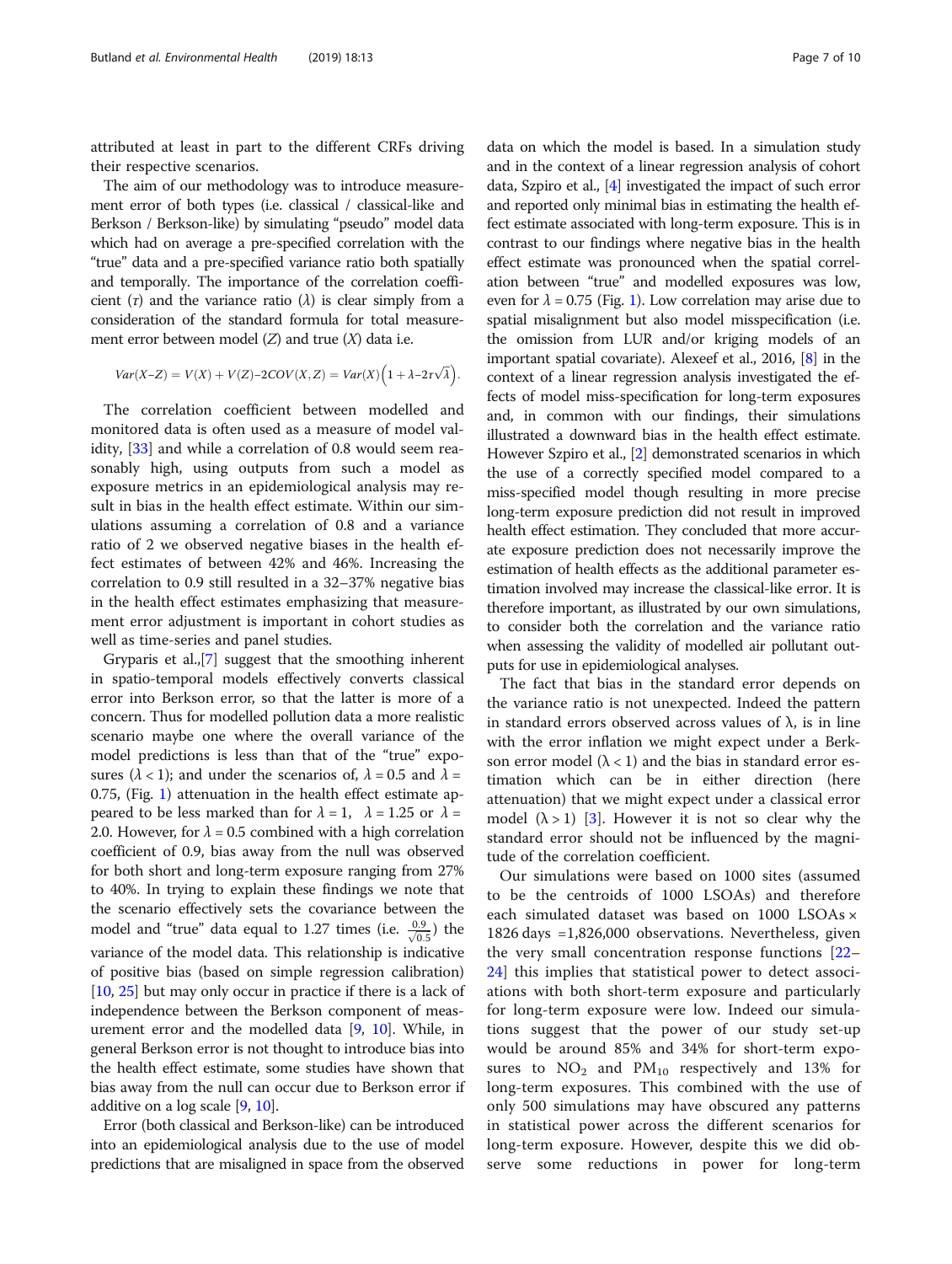exposure, with some suggestion of greater attenuation with decreasing correlation and increasing variance ratio.

In terms of 95% CIs we observed some under-coverage for short-term exposures, especially for  $NO<sub>2</sub>$  and for low correlation / high variance ratio scenarios. However coverage probabilities for long-term exposures varied little across all scenarios. This is likely due to the fact that within our simulations, as in real studies of the type considered here, health effect estimates associated with short-term exposures were based on larger numbers of observations and were therefore estimated with more precision as illustrated by their smaller standard errors. Thus for short-term exposures it only takes a small bias in the health effect estimate to move the 95% confidence interval so that it no longer contains the "true" value. The follow-on from this is that given a more powerful study any reduction in coverage probability may be more extreme and observed for both pollutants and both health effect estimates.

Simulation studies are limited in that they only inform you about the scenario in which they are set. It is therefore important that the scenario resembles to some extent a real world situation [[34](#page-9-0)]. To this end we have simulated "true" pollutant data incorporating both temporal and spatial variation informed by real measurements from a large number of monitors situated within the London area. This is particularly important as two previous simulation studies [\[7,](#page-8-0) [12](#page-8-0)], suggest that the adverse effects of measurement error on health effect estimation may be moderated if there is high spatial correlation in the underlying true exposure surface. Nevertheless as in all simulation studies we have made various assumptions which may hold to a lesser or greater degree. In a real world setting for example the temporal and spatial correlation coefficients (model versus "true") may not be the same and similarly variance ratios may differ. However the aim of our study was to present generalised scenarios rather than those that may be specific to any particular air pollution model, although our methods can easily be adapted to a more tailored approach if required. We also assume that modelled data are linearly related to the "true" exposures both over time and space. In other words the daily data are linearly related within site and the 5-year means are linearly related across sites. Given that the aim of pollution modelling is to provide an accurate representation of "true" pollutant values this does not seem to be unreasonable. The way in which we incorporated error into our "true" data in order to simulate "pseudo" model data is based on second-order regression equations [[25](#page-9-0), [26](#page-9-0)], and does not allow for the possibility that the classical components of measurement error may be spatially correlated. For modelled air pollution data output from spatio-temporal models based on LUR and / or universal kriging, it has been shown that classical type error resulting from parameter estimation will tend to be spatially correlated and heteroscedastic.<sup>[[4](#page-8-0)]</sup> While we acknowledge this as a limitation of our approach, the aim of our simulations was to produce "pseudo" model datasets with given temporal and spatial correlations to the "true" and with a given variance ratio and it is often these measures that are used as markers of model performance particularly in terms of performance in epidemiological models [\[1,](#page-8-0) [25](#page-9-0)]. The success of incorporating these correlations and variance ratios into our "pseudo" modelled data was assessed by checks within our simulation programs. While overall these checks were reassuring they did suggest that in terms of the spatial variance ratio, the actual value introduced might be slightly higher than intended. However across all the scenarios in Tables [1](#page-3-0) and [2](#page-4-0) estimates of this bias (to 2 decimal places) were never more than 0.02 (e.g. spatial variance ratio 2.02 rather than 2.00).

It should also be appreciated that our hypothesized correlations between modelled and "true" exposures assume that the latter have had additive classical instrument error removed. While the assumption that monitor measurements are accurate (i.e. with no instrument error) may not be so important for long-term exposure estimation [\[7](#page-8-0)] it is not trivial in terms of short-term daily exposures [[9](#page-8-0)]. Another point to consider is that our analysis is based at the level of a London LSOA, which is an area containing roughly 1500 subjects, [[19](#page-8-0)] and was chosen in order to provide adequate numbers of events under the epidemiological model considered. Thus underlying our simulations is the assumption that monitor data (bar instrument error) accurately reflects the average exposure of residents within an LSOA and that we can ignore the Berkson error introduced by this effective averaging. Finally when simulating our "true" pollutant data we did not incorporate any seasonal pattern or time trend. This was done for simplicity and to avoid any corresponding adjustment in the multi-level Poisson regression analyses and thus any unforeseen effects of such an adjustment on our findings.

While our simulation study is designed to provide some insight into the effects of measurement error due to the use of modelled air pollution data in a complex epidemiological analysis, our results may also be informative to multi-level health analysis of other spatially distributed exposures.

# Conclusions

Our results illustrate that measurement error in modelled air pollutant exposures can lead to non-trivial bias in health effect estimation. Although in general this bias is towards the null, under certain conditions bias away from the null may occur. In order to assess the magnitude and direction of this bias we need to consider both variance ratios and correlation coefficients. By allowing these factors to differ spatially and temporally, as outlined in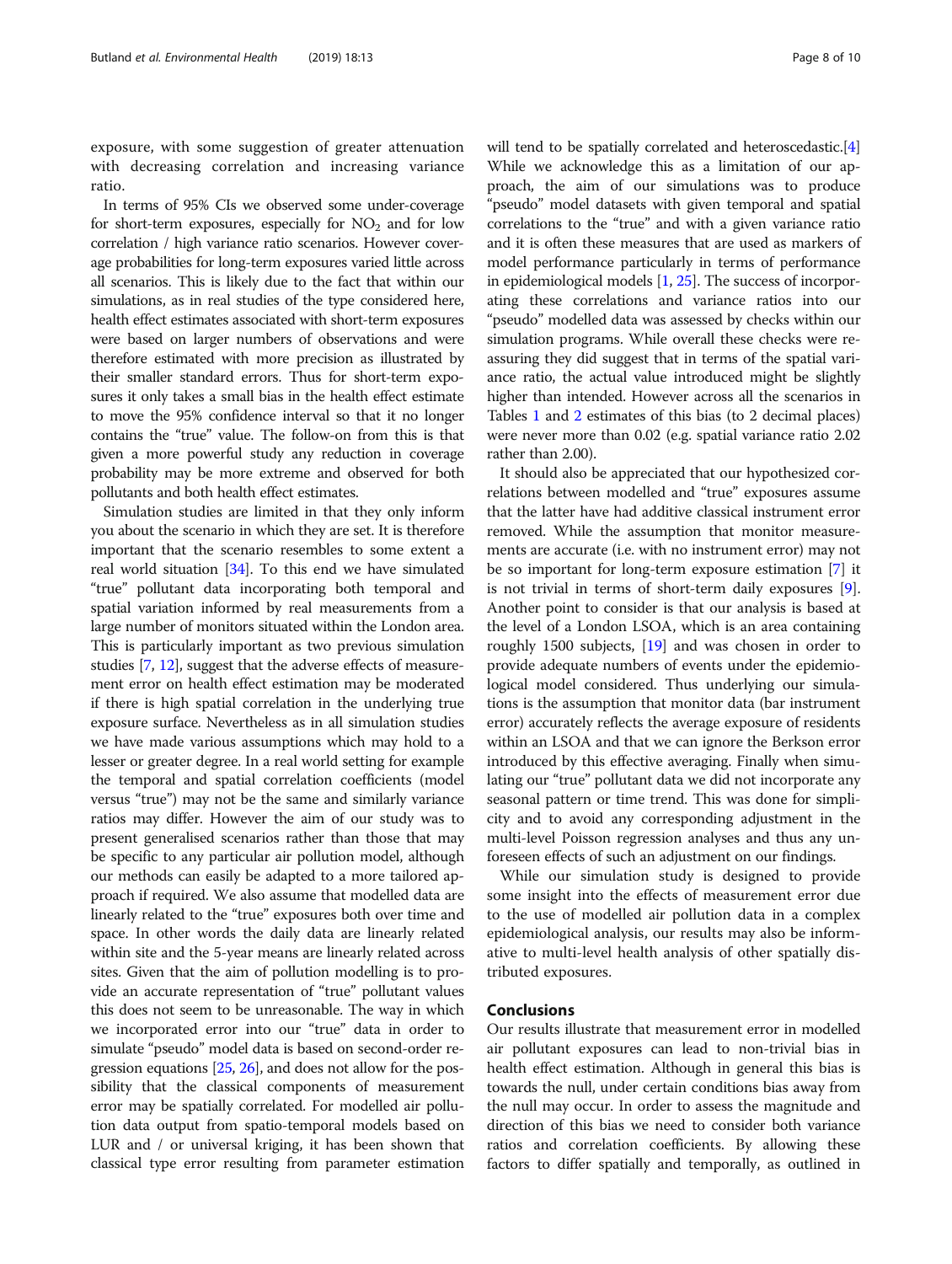<span id="page-8-0"></span>Additional file 2, statistical simulation can be used to compare the performance (in terms of bias, coverage probability and power) of different pollutant modelling approaches (e.g. LUR, dispersion, satellite-based etc.) in order to find the best model or combination of models for use in a multi-level analysis of air pollution and health.

# Additional files

**[Additional file 1:](https://doi.org/10.1186/s12940-018-0432-8)** Full set of results from the analysis of  $NO<sub>2</sub>$  monitor data. (DOCX 1330 kb)

[Additional file 2:](https://doi.org/10.1186/s12940-018-0432-8) Further details of equations (5-7) used to express "pseudo" model data in terms of spatial and temporal correlations ( $a<sub>s</sub>$ and  $a_t$ ) and variance ratios ( $\gamma_s$  and  $\gamma_t$ ). (DOCX 16 kb)

[Additional file 3:](https://doi.org/10.1186/s12940-018-0432-8) Additional graphs for coverage probabilities and statistical power. (DOCX 413 kb)

# Abbreviations

AURN: Automatic urban and rural network; CI: Confidence interval; CRF: Concentration response function; LSOA: Lower super output area; LUR: Land use regression

# Acknowledgements

We acknowledge use of monitored pollutant data from: "Air Quality England" operated by Ricardo Energy and Environment [\(http://](http://www.airqualityengland.co.uk)

[www.airqualityengland.co.uk/](http://www.airqualityengland.co.uk)) and the "London Air Quality Network" operated by King's College London ([http://www.londonair.org.uk/](http://www.londonair.org.uk)) and which includes data from the Automatic Urban and Rural Network (AURN) Data Archive, © Crown 2017 copyright Defra via [uk-air.defra.gov.uk](http://uk-air.defra.gov.uk), licenced under the Open Government Licence v2 ([http://](http://www.nationalarchives.gov.uk/doc/open-government-licence/version/2)

[www.nationalarchives.gov.uk/doc/open-government-licence/version/2/](http://www.nationalarchives.gov.uk/doc/open-government-licence/version/2)).

#### Funding

Research in this paper as part of the STEAM project was funded under the MRC UK Grant ref.: MR/N014464/1.

# Availability of data and materials

All monitoring data used in our study are available publically via data download tools available at websites listed in [15–17].

# Authors' contributions

BKB analysed the monitoring data, conducted the simulations and took the lead in drafting the paper. BB constructed the monitoring dataset. BKB, ES, RWA and KK were involved in the study design. All authors contributed to the drafting of the paper, and read and approved the final version.

# Ethics approval and consent to participate

Not applicable.

# Consent for publication

Not applicable.

# Competing interests

There are no competing interests.

# Publisher's Note

Springer Nature remains neutral with regard to jurisdictional claims in published maps and institutional affiliations.

# Author details

<sup>1</sup> Population Health Research Institute and MRC-PHE Centre for Environment and Health, St George's, University of London, Cranmer Terrace, Tooting, London SW17 0RE, UK. <sup>2</sup>Department of Hygiene, Epidemiology and Medical Statistics, Medical School, National and Kapodistrian University of Athens, Athens, Greece. <sup>3</sup>Department of Analytical and Environmental Sciences and MRC-PHE Centre for Environment and Health, King's College London,

London, UK. <sup>4</sup>National Institute for Health Research Health Protection Research Unit (NIHR HPRU) in Health Impact of Environmental Hazards, King's College London, London, UK. <sup>5</sup>School of Population Health and Environmental Sciences and MRC-PHE Centre for Environment and Health, King's College London, London, UK.

# Received: 30 July 2018 Accepted: 28 November 2018 Published online: 14 February 2019

# References

- 1. Armstrong B. Effect of measurement error on epidemiological studies of environmental and occupational exposures. Occup Environ Med. 1998;55:651–6.
- 2. Szpiro AA, Paciorek CJ, Sheppard L. Does more accurate exposure prediction necessarily improve health effect estimates? Epidemiology. 2011; 22:680–5.
- 3. Sheppard L, Burnett RT, Szpiro AA, Kim S-Y, Jerrett M, Pope III CA, Brunekreef B. Confounding and exposure measurement error in air pollution epidemiology. Air Qual Atmos Health. 2012;5:203–16.
- 4. Szpiro AA, Sheppard L, Lumley T. Efficient measurement error correction with spatially misaligned data. Biostatistics. 2011;12:610–23.
- 5. Butland BK, Armstrong B, Atkinson RW, Wilkinson P, Heal MR, Doherty RM, Vieno M. Measurement error in time-series analysis: a simulation study comparing modelled and monitored data. BMC Med Res Methodol. 2013;13:136.
- 6. Szpiro AA, Paciorek CJ. Measurement error in two-stage analyses, with application to air pollution epidemiology. Environmetrics. 2013;24:501–17.
- 7. Gryparis A, Paciorek CJ, Zeka A, Schwartz J, Coull BA. Measurement error caused by spatial misalignment in environmental epidemiology. Biostatistics. 2009;10:258–74.
- 8. Alexeeff SE, Carroll RJ, Coull B. Spatial measurement error and correction by spatial SIMEX in linear regression models when using predicted air pollution exposures. Biostatistics. 2016;17:377–89.
- 9. Strickland MJ, Gass KM, Goldman GT, Mulholland JA. Effects of ambient air pollution measurement error on health effect estimates in time series studies: a simulation-based analysis. J Expo Sci Environ Epidemiol. 2015;25: 160–6.
- 10. Goldman GT, Mulholland JA, Russell AG, Strickland MJ, Klein M, Waller LA, Tolbert PE. Impact of exposure measurement error in air pollution epidemiology: effect of error type in time-series studies. Environ Health. 2011;10:61.
- 11. Dionisio KL, Chang HH, Baxter LK. A simulation study to quantify the impacts of exposure measurement error on air pollution health risk estimates in copollutant time-series models. Environ Health. 2016;15:114.
- 12. Kim S-Y, Sheppard L, Kim H. Health effects of long-term air pollution: influence of exposure prediction methods. Epidemiology. 2009;20:3.
- 13. Alexeeff SE, Schwartz J, Kloog I, Chudnovsky A, Koutrakis P, Coull BA. Consequences of kriging and land use regression for PM2.5 predictions in epidemiologic analyses: insights into spatial variability using high-resolution satellite data. J Expo Sci Environ Epidemiol. 2015;25:138–44.
- 14. Kloog I, Coull BA, Zanobetti A, Koutrakis P, Schwartz JD. Acute and chronic effects of particles on hospital admissions in New-England. PLoS One. 2012; 7:e34664.
- 15. Air Quality England. Ricardo Energy and Environment [http://www.](http://www.airqualityengland.co.uk/) [airqualityengland.co.uk/](http://www.airqualityengland.co.uk/). Accessed 1 Mar 2017.
- 16. London Air Quality Network. King's college, London [http://www.londonair.](http://www.londonair.org.uk/) [org.uk/.](http://www.londonair.org.uk/) Accessed 1 Mar 2017.
- 17. Automatic Urban and Rural Network (AURN) Data Archive. © Crown 2017 copyright Defra via [uk-air.defra.gov.uk](http://uk-air.defra.gov.uk), licenced under the Open Government Licence (OGL) v2.0. [http://www.nationalarchives.gov.uk/doc/](http://www.nationalarchives.gov.uk/doc/open-government-licence/version/2/) [open-government-licence/version/2/.](http://www.nationalarchives.gov.uk/doc/open-government-licence/version/2/) Accessed 1 Mar 2017.
- 18. Department for Environment Food and Rural Affairs. The Air Quality Validation and Ratification Process. [https://uk-air.defra.gov.uk/assets/](https://uk-air.defra.gov.uk/assets/documents/Data_Validation_and_Ratification_Process_Apr_2017.pdf) [documents/Data\\_Validation\\_and\\_Ratification\\_Process\\_Apr\\_2017.pdf.](https://uk-air.defra.gov.uk/assets/documents/Data_Validation_and_Ratification_Process_Apr_2017.pdf) Accessed 26 Feb 2018.
- 19. Department of Communities and Local Government. English Indices of Deprivation – LSOA level. https://data.gov.uk/dataset/english-indices-ofdeprivation-2015-lsoa-level. Accessed 25 Sept 2017. Licenced under the Open Government Licence (OGL) v3.0. [http://www.nationalarchives.gov.uk/](http://www.nationalarchives.gov.uk/doc/open-government-licence/version/3/) [doc/open-government-licence/version/3/](http://www.nationalarchives.gov.uk/doc/open-government-licence/version/3/).
- 20. Office for National Statistics, National Records of Scotland, Northern Ireland Statistics and Research Agency. Mortality Statistics: Deaths registered by area of usual residence, 2011 registrations. [https://www.ons.gov.uk/](https://www.ons.gov.uk/peoplepopulationandcommunity/birthsdeathsandmarriages/deaths/datasets/deathsregisteredbyareaofusualresidenceenglandandwales)